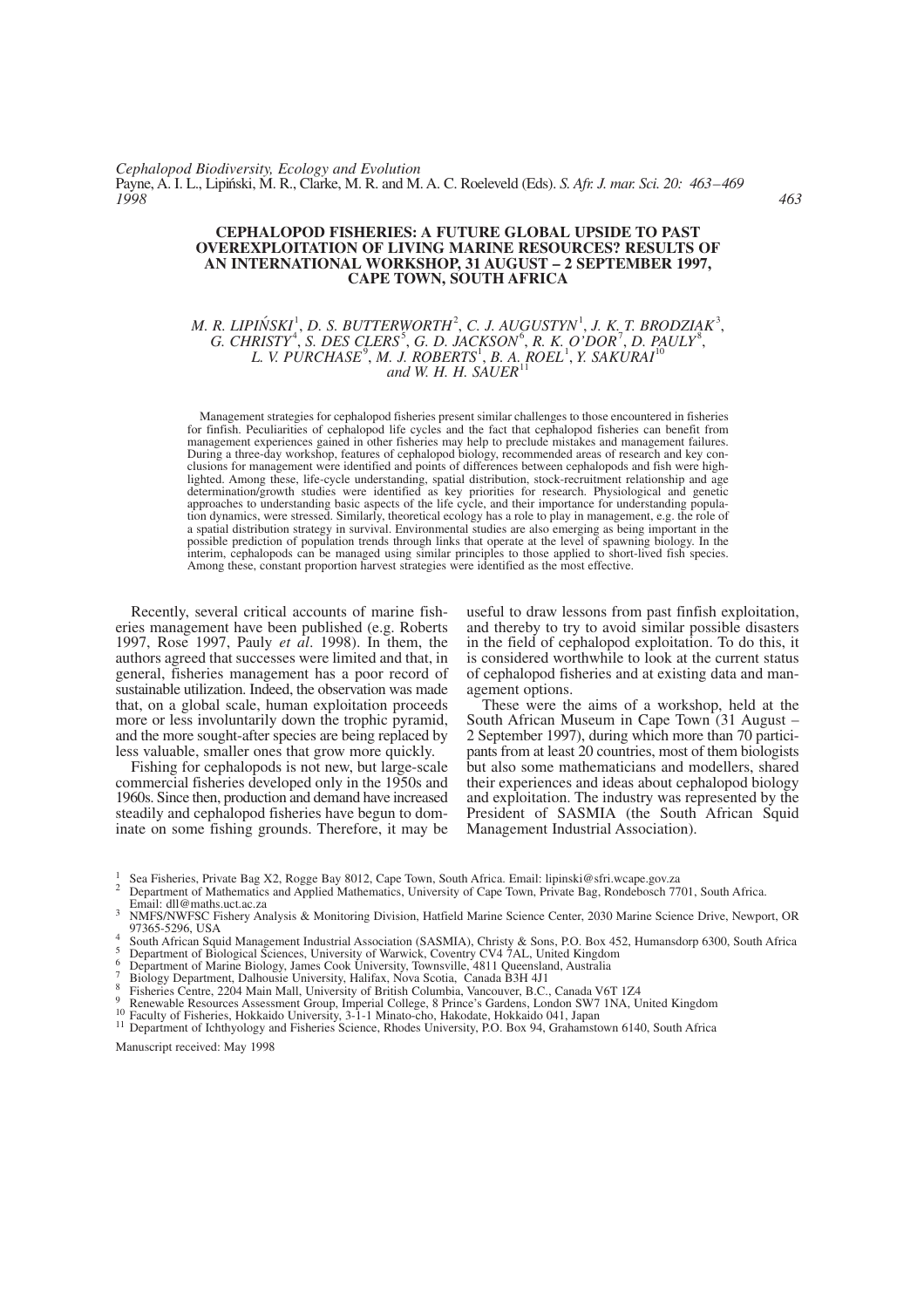## *464 Cephalopod Biodiversity, Ecology and Evolution South African Journal of Marine Science 20*

Table I: F.A.O. catch statistics, 1993–1995, and an evaluation of whether a taxon was covered during the Cape Town workshop

| Taxon                                                                                                                                                                                                                                                                                            | Catch (tons)                                                                                                                                                 |                                                                                                                                                         |                                                                                                                                                            | Region                                                                                                                                                                                                                                                                                                | Representative                                                                                                                                    |  |  |
|--------------------------------------------------------------------------------------------------------------------------------------------------------------------------------------------------------------------------------------------------------------------------------------------------|--------------------------------------------------------------------------------------------------------------------------------------------------------------|---------------------------------------------------------------------------------------------------------------------------------------------------------|------------------------------------------------------------------------------------------------------------------------------------------------------------|-------------------------------------------------------------------------------------------------------------------------------------------------------------------------------------------------------------------------------------------------------------------------------------------------------|---------------------------------------------------------------------------------------------------------------------------------------------------|--|--|
|                                                                                                                                                                                                                                                                                                  | 1993                                                                                                                                                         | 1994                                                                                                                                                    | 1995                                                                                                                                                       |                                                                                                                                                                                                                                                                                                       | coverage?                                                                                                                                         |  |  |
| Sepioidea<br><i>Octopus</i> spp.<br>Octopoda<br>Loligo gahi<br>Loligo pealei<br>Loligo vulgaris reynaudii<br>Loligo spp.<br>Illex illecebrosus<br>Illex argentinus<br>Dosidicus gigas<br>Todarodes sagittatus<br>Todarodes pacificus<br>Nototodarus sloanii<br>Martialia hyadesi<br>Squid n.e.i. | 229 662<br>4 7 9 9<br>318 200<br>5 3 0 5<br>22 200<br>6 2 7 1<br>253 533<br>26 353<br>330 300<br>122 431<br>6 8 6 2<br>548 365<br>35 060<br>1 252<br>736 507 | 239 001<br>8 3 9 7<br>287 721<br>5 8 5 9<br>22 502<br>5814<br>236 928<br>31 327<br>310 075<br>194 631<br>6 1 4 5<br>504 408<br>65 019<br>392<br>759 638 | 242 079<br>4 1 9 1<br>317 706<br>22 3 25<br>18 9 26<br>7047<br>219 827<br>19 072<br>310 000<br>99 773<br>5 2 7 3<br>513 407<br>71 967<br>23 868<br>857 188 | All<br>Senegal<br>All except Senegal<br><b>Falklands</b><br>NW Atlantic<br>South Africa<br>All (Thailand's share: $~30\%$ )<br>NW Atlantic<br><b>SW</b> Atlantic<br>E Pacific<br><b>NE</b> Atlantic<br>NW Pacific<br>New Zealand<br>Falklands<br>All (Falklands $\sim$ 30%,<br>NW Pacific $\sim$ 45%) | N <sub>o</sub><br>Yes<br>N <sub>0</sub><br>Yes<br>Yes<br>Yes<br>Yes<br>Yes<br>Yes<br>N <sub>o</sub><br>Yes<br>Yes<br>N <sub>o</sub><br>Yes<br>Yes |  |  |
| Cephalopods n.e.i.                                                                                                                                                                                                                                                                               | 74 539                                                                                                                                                       | 98 376                                                                                                                                                  | 108 411                                                                                                                                                    | All (mainly India, 85%)                                                                                                                                                                                                                                                                               | N <sub>0</sub>                                                                                                                                    |  |  |
| All cephalopods                                                                                                                                                                                                                                                                                  | 2 721 639                                                                                                                                                    | 2 776 233                                                                                                                                               | 2 841 060                                                                                                                                                  | All                                                                                                                                                                                                                                                                                                   | $\approx$ 30% not discussed<br>during workshop                                                                                                    |  |  |

n.e.i. = F.A.O. indication for groupings not indicated to lower taxon

## **THE WORKSHOP**

# **Structure**

The first day of the workshop was devoted to presentations of various examples of cephalopod exploitation worldwide and to approaches to their management. The different fisheries considered are listed in Table I.

The second day was devoted to two major discussion sessions: "Taking stock of finfish fisheries wisdom" (Chair: D. Pauly) and "Taking stock: a different perspective" (Chair: R. K. O'Dor). The discussions highlighted the relevant similarities and differences between fish and cephalopods with respect to resource management.

After the two sessions, discussions continued within a small selected panel, finishing only the following day. During the last day, workshop participants were requested to answer a questionnaire, in which six priority problems in each of three key topics in fisheries science pertaining to cephalopod management had to be identified from lists prepared during earlier plenary discussions.

#### **Selective summary of talks and discussions**

Presentations of examples of various cephalopod

fisheries during the workshop encompassed several different approaches to management (see below). All but two suggested that the measures adopted had been successful as far as sustainable utilization of the resources was concerned. Moreover, the two widely known squid fisheries "failures", involving *Todarodes pacificus* (NW Pacific) in the 1970s and *Illex illecebrosus* (NW Atlantic) in the 1980s, appeared to have occurred mainly as a consequence of life-cycle responses to environmental changes, probably aggravated by heavy fishing pressure (Dawe and Warren 1993). Proof of this has been in the recovery of the *T. pacificus* resource, achieved naturally, and not as a result of a long-term change in fishing pressure, management or demand (Sakurai *et al*. 1997, pers. comm.).

Nevertheless, even if the stability in many of the fisheries suggests a sustainable level of utilization, it does not follow that the fishery is necessarily well managed because, for example, the resources in question could be substantially underutilized. Sound fisheries management requires an appropriate balance between the conflicting objectives of maximizing catch and minimizing the risk of unintended severe depletion of the resource. Exactly where the best trade-offs between these two concerns lie for cephalopod fisheries is regrettably not yet clear. However, a reasonable balance between the two in the USA's management strategy for two squid species in the NW Atlantic was noted. Such management is based on a level of total allowable catch that cannot be exceeded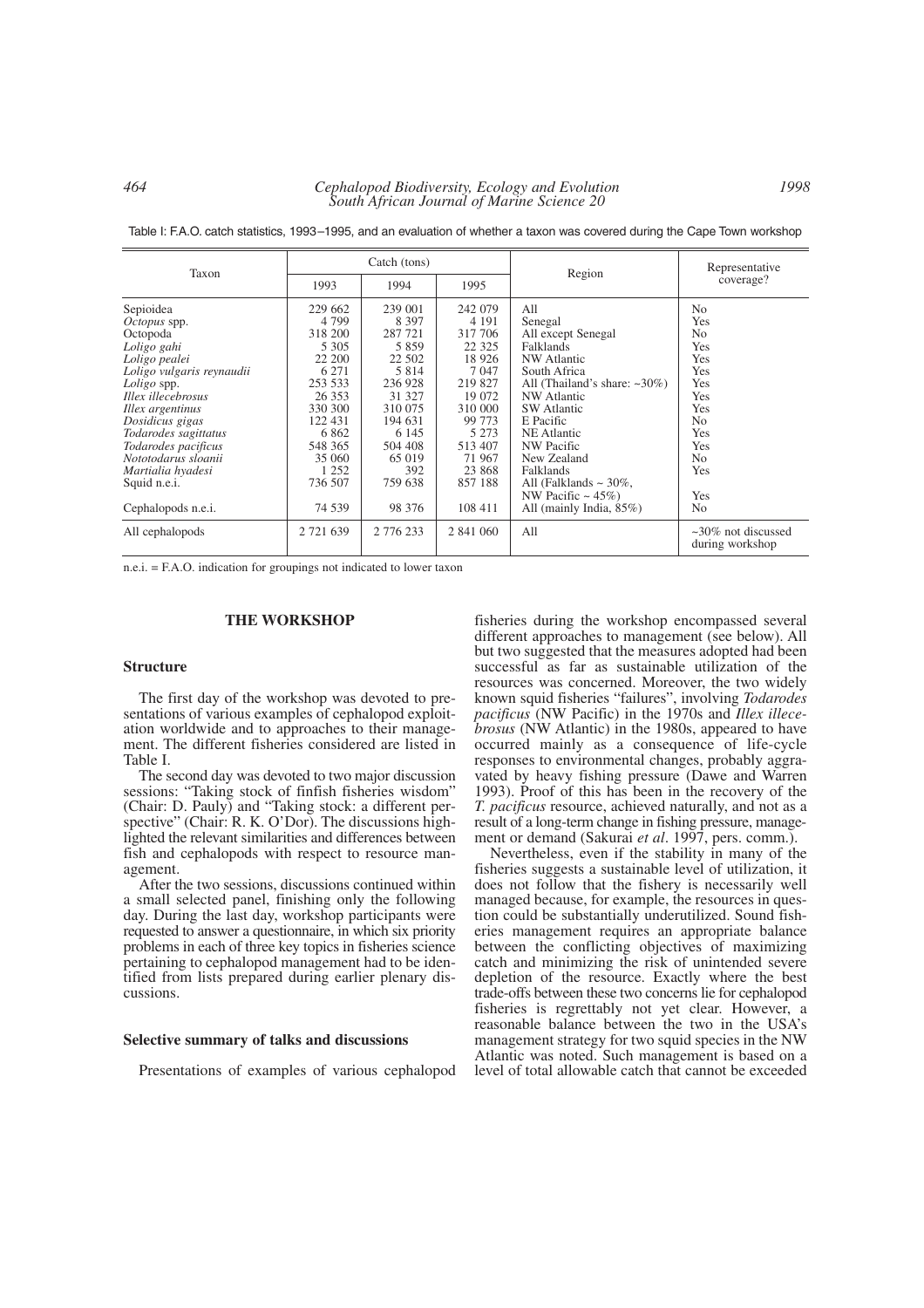and on an overfishing definition that has been characterized as "risky" (Brodziak and Macy 1996).

The Falkland Islands Government's management of cephalopod resources appears to be an effective, orthodox approach to large-scale squid fisheries, involving a substantial fleet of large vessels (Beddington *et al*. 1990, Basson *et al*. 1996). A proportional escapement strategy is applied and the basic management tool is control of effort. The control mechanisms used are: 1) limitation on the number of vessels at the beginning of the season; 2) limiting the length of the fishing season (Basson *et al*. 1996). As part of the fishing licence requirement there, each vessel supplies daily all the necessary information required for this approach to be effective. However, such requirements could not easily be set for small-scale fisheries, for which real-time monitoring is impossible.

The management of the chokka squid *Loligo vulgaris reynaudii* fishery in South African waters is an example of the gradual development of some practical variants of effort control, in line with an accumulation of knowledge about the species' life cycle (Augustyn *et al*. 1994). It is a small-business fishery, involving about 240 boats, ranging between 4 and 15 m long. Although the number of permits issued has been kept constant, effort has been increasing over time. Attempts to limit effort include the imposition of a closed season of variable duration  $(3-5$  weeks) during the peak spawning season, and by the establishment of a marine protected area where fishing is banned.

The primary objective in the management of the Japanese squid fisheries is to obtain good within-season predictions of recruitment as an aid to conducting industrial operations. This is done by early monitoring of environmental conditions, as well as by conducting surveys of paralarvae and pre-recruits (e.g. Murata 1989).

With regard to general problems relevant to all cephalopod fisheries, the applicability of data and ideas from the fields of genetics, physiology, ecology and physical oceanography were discussed. During the discussions, possible differences and similarities between fish and cephalopods were emphasized.

Genetics may be valuable in at least five spheres of fisheries biology:

- taxonomic problems;
- stock structure;
- migration patterns;
- behavioural patterns during spawning;
- monitoring of the level of genetic variability.

While the benefits and application of the first three aspects are fairly obvious, the last two require more clarification. Behavioural patterns during spawning suggest that sperm of at least two categories of males is

used for fertilization. Solution to this paternity problem (Shaw and Boyle 1997) may help to discriminate between demes and/or stocks. From a short-term management perspective, monitoring of the level of genetic variability is probably of little relevance. In the long-term, however, it may affect the ability of the metapopulation (*sensu* McQuinn 1997) to maintain its abundance, or its capability to recover after a crash. Specially interesting is the role of genetic studies in assessing the effectiveness of the "safety valves" – the parts of the metapopulation (such as that in reserves) sheltered by fishing regulations from exploitation. Do they have the potential to rebuild local populations in the event of a crash? This is not a question that can be addressed solely by stock identity and distribution studies.

Physiology often appears to be a theoretical subject, somewhat removed from fisheries science. Discussion at the workshop indicated arguments to the contrary. If an approach based on detailed models of all stages of the life cycle is to become the basis for the management of resource exploitation within the foreseeable future, basic physiological research will be necessary to ascertain the key mechanisms governing the extent and variation of the surplus production capability of the resource each year (e.g. Murphy *et al*. 1994, Wells and Clarke 1996). Energy-transmission modes in cephalopods differ from those of fish in that they are much more oxygen-limited. To overcome this problem they absorb oxygen through their skin; furthermore, their anaerobic metabolism goes through the octopine (and not lactate) chain. Therefore, growth and longevity of squid cannot be understood without basic physiological reviews and research (Jackson 1994, Pauly 1998). During the workshop discussions, consensus was reached on certain points:

- Models required to describe growth of squid may be complex; it is impossible at present to propose a unitary growth model for all cephalopods. It is definitely hazardous to base conclusions about squid growth and longevity only upon unverified field length or mass frequencies. Models fitted on the basis of such data were shown to be questionable when verified with validated statolith age data.
- Schnute's growth model (Schnute 1981) may be useful if the issue is to distinguish between asymptotic and non-asymptotic growth; many, if not most, cephalopods stop growing or at least slow down during the spawning period. Furthermore, the development of a model which allows for in-season fluctuations in size of cephalopods is a high priority.
- There is a need to revisit the longevity issue for large species of squid; aquarium- and field-validation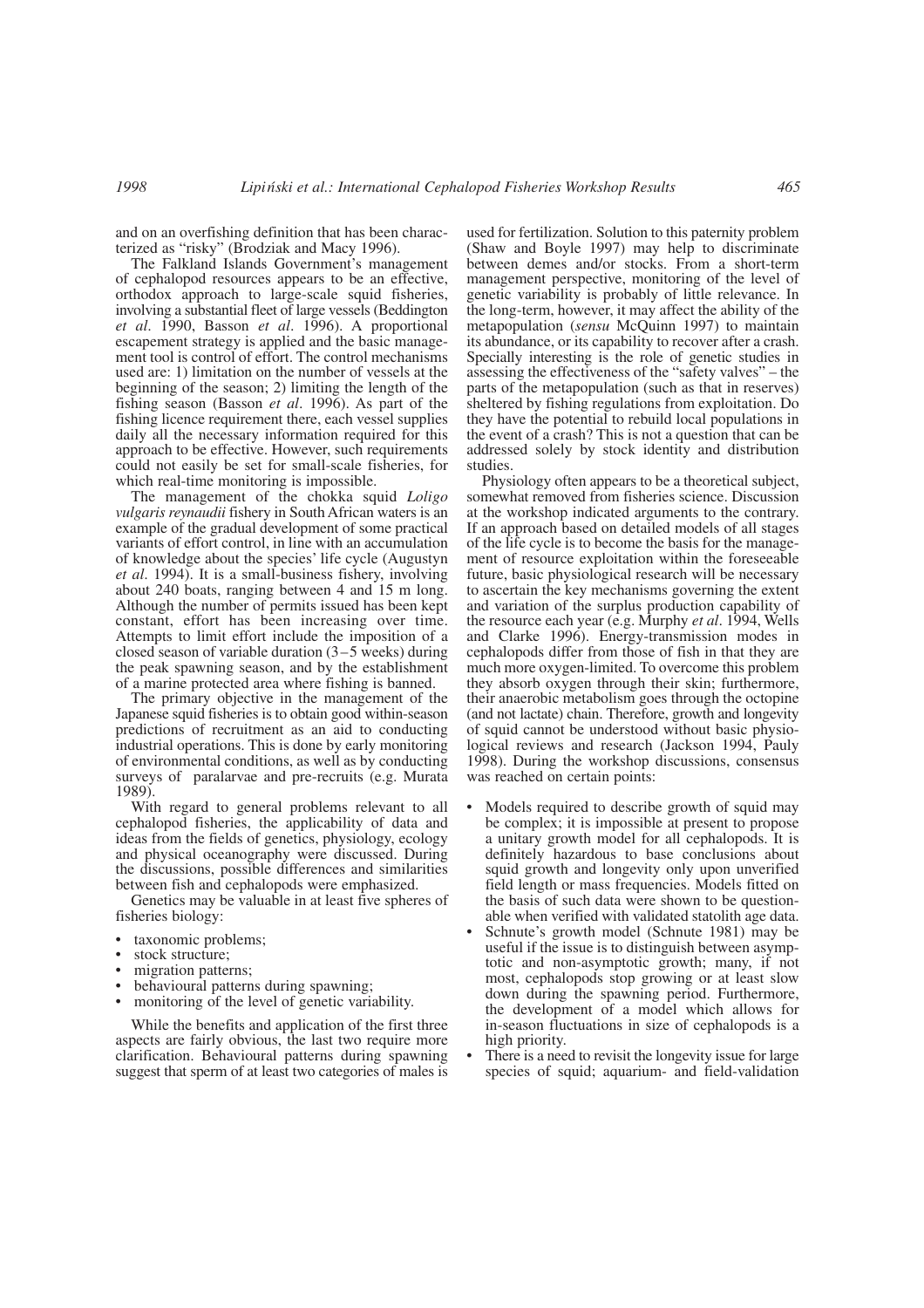experiments on adults of these species should be attempted where possible.

Small species of squid reach maturity/adulthood within a year or less; because of this, they can generally withstand more intensive fishing pressure. A cautious approach to the exploitation of larger species of squid is advised until fundamental questions relating to growth, age and longevity are resolved.

Theoretical ecology also has a contribution to make in the future management of cephalopod resources. In this regard, the following points were made during the workshop:

- Cephalopods are highly individualistic both with regard to biological parameters (e.g. food consumption, growth) and population ecology (behaviourrelated ranking within a local population [deme], demes forming one metapopulation, etc.). The fact that growth rates and their variability may differ between demes means that, unless a random sample of the whole metapopulation can be achieved, age sampling and analyses should be stratified by demes when estimating the metapopulation age structure. The same applies to results of abundance surveys and fisheries statistics as measures of abundance.
- Fish populations have a buffer against interannual recruitment fluctuations provided by the presence of a number of year-classes in the spawning biomass. In contrast, cephalopods often have only one yearclass spawning, and hence make extensive use of spatial distribution strategies to enhance survival and so to provide an alternative form of buffer (see Ranta *et al*. 1997 for a theoretical background, and Lipiński 1998 and O'Dor 1998 for cephalopod applications). Spatial and temporal differences in survival of paralarvae and individual somatic growth, as well as distribution, increase variability in the age and size of individuals, and in the numbers in the metapopulation from year to year.
- Because of this spatial aspect of survival, carefully planned and flexible sets of closed areas and times may be used effectively as management tools in most cephalopod fisheries. They should, however, be based on a thorough understanding of the life cycle of the species and, if possible, good biomass estimates.
- A long paralarval/juvenile phase, exponential growth until adulthood, one-year life cycle (in most cases), semelparity, spatial survival strategy, magnitude of differences between individuals, etc., make cephalopods different from fish. These factors are likely to influence the practical aspects of fish-

eries research. Examples are design and interpretation of the results of monitoring programmes, design of assessment models, and choice between management strategies.

In terms of environmental research, the results of which were presented at the workshop mainly by Japanese and South African scientists, the main emphasis was placed on prediction of recruitment. It was pointed out that *T. pacificus* recruitment was related mainly to the area of the spawning grounds: during the 1970s, cooling of the waters above those grounds resulted in decreased spawning activity and lessened recruitment. The recent increase in recruitment is related to warming of the waters north of the "traditional" spawning grounds. In the case of the South African chokka jig fishery, the large monthly and annual catch fluctuations experienced led to uncertainty, and impacted upon resource management, fishery economics and fishers' livelihoods. In 1994, a specific multi-disciplinary research programme was initiated by Sea Fisheries, Cape Town (South Africa). The primary purpose of the initiative was to develop a predictive capability for both chokka recruitment and availability to the fishery. Research at present is focusing on the spawning grounds where the fishery operates, and it is attempting to link regional climatic variability with regional oceanography and global phenomena such as *El Niño* Southern Oscillation (ENSO) events. The work has led to the formulation of models which attempt to couple physical (e.g. temperature and turbidity) and biological (e.g. spawning biology) parameters (Roberts 1998).

# **Results of the questionnaire**

During the third day, the participants of the workshop were requested to define, select and prioritize any six key problems (i.e. simply list them in order of importance) within each of three topics in fisheries science as applied to cephalopods. The three topics were:

- Most important features of cephalopod fisheries biology, as outlined by the Workshop (a list of 10 "problems" had been compiled from which to choose);
- Key areas of research with regard to cephalopods in fisheries science (a list of 29 "problems" had been compiled);
- Main conclusions (of the Workshop) regarding the management of cephalopod utilization (a list of 15 "problems" had been compiled).

More than 70 questionnaires were distributed, and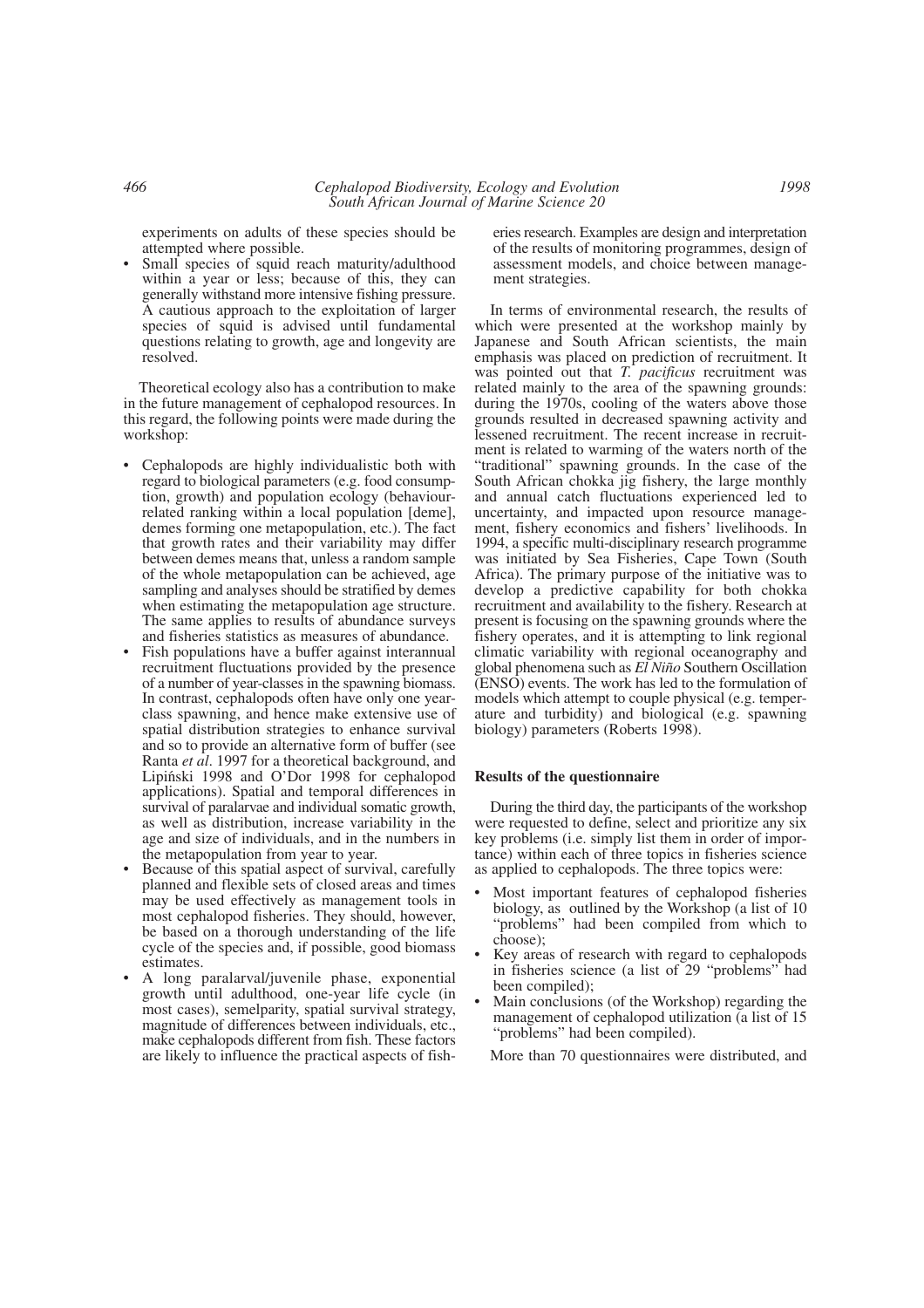| Topics and "problems"             |                                                                                                                                                                                                                                                                                                                              | Number of respondents assigning the ranking<br>of importance below to the "problem" listed |                                       |                                  |                          |                            |                                           |  |
|-----------------------------------|------------------------------------------------------------------------------------------------------------------------------------------------------------------------------------------------------------------------------------------------------------------------------------------------------------------------------|--------------------------------------------------------------------------------------------|---------------------------------------|----------------------------------|--------------------------|----------------------------|-------------------------------------------|--|
|                                   |                                                                                                                                                                                                                                                                                                                              | 1                                                                                          | $\overline{c}$                        | 3                                | 4                        | 5                          | 6                                         |  |
| Key features of fisheries biology |                                                                                                                                                                                                                                                                                                                              |                                                                                            |                                       |                                  |                          |                            |                                           |  |
|                                   | 1. Most exploited squid species have a very short lifespan (annual or sub-annual);<br>therefore, the only manner by which catch levels in one year affect abundance in<br>the next is through the stock-recruit relationship<br>2. Because of the annual nature of squid species and their high level of interannual         | 19<br>$\mathfrak{D}$                                                                       | 5<br>8                                | $\overline{2}$<br>6              | 1<br>5                   | $\Omega$<br>$\mathfrak{D}$ | $\Omega$<br>$\Omega$                      |  |
|                                   | recruitment variability, constant TAC harvesting strategies involve a relatively low<br>level of resource utilization, although the lack of utilization of good recruitment<br>in certain years of a mid-trophic level species may have ecosystem advantage<br>3. High within-season variability linked to pulse recruitment |                                                                                            |                                       |                                  |                          |                            |                                           |  |
|                                   | 4. Improved management measures would likely result from real-time monitoring<br>5. Short duration of adult phase in relation to total lifespan                                                                                                                                                                              | 2<br>$\overline{c}$<br>$\mathbf{1}$                                                        | 4<br>$\overline{2}$<br>$\mathfrak{D}$ | 2<br>5<br>6                      | 5<br>$\overline{0}$<br>6 | 4<br>4<br>$\mathfrak{D}$   | $\frac{3}{3}$<br>$\overline{\mathcal{L}}$ |  |
|                                   | Key areas of research                                                                                                                                                                                                                                                                                                        |                                                                                            |                                       |                                  |                          |                            |                                           |  |
|                                   | 1. Clarify the life cycle in space and time (e.g. duration of different stages, location<br>of spawning, nursery, feeding grounds)                                                                                                                                                                                           | 13                                                                                         | 6                                     | 4                                | 2                        | $\overline{c}$             | $\overline{0}$                            |  |
| 3.                                | 2. Identify links between the environment and resource recruitment<br>Systematics (including paralarvae)<br>4. Stock structure (genetics), good idea of stock differentiation for management                                                                                                                                 | 4<br>3<br>$\mathfrak{D}$                                                                   | 5<br>4                                | $\overline{0}$<br>$\mathfrak{D}$ | 4<br>1<br>$\Omega$       | 3<br>1<br>$\mathfrak{D}$   | 1<br>1                                    |  |
|                                   | Key conclusions regarding management                                                                                                                                                                                                                                                                                         |                                                                                            |                                       |                                  |                          |                            |                                           |  |
|                                   | 1. Account needs to be taken in assessments that squid recruitment at the fishing<br>grounds occurs as a series rather than as a single pulse                                                                                                                                                                                | 5                                                                                          | 5                                     | 3                                | $\overline{4}$           | $\overline{c}$             | 1                                         |  |
|                                   | 2. The optimal approach to management depends upon objectives which may vary<br>for different fisheries; one cannot maximize catches and minimize catch variability<br>– there is a need for trade-offs (risk, policy)                                                                                                       | 5                                                                                          | $\overline{c}$                        | $\overline{c}$                   | $\mathfrak{2}$           | $\Omega$                   | $\overline{c}$                            |  |
|                                   | 3. Because information on cephalopod fisheries is relatively sparse relative to the sit-<br>uation in finfish, more benefit can be expected of research in this area                                                                                                                                                         | 4                                                                                          | 1                                     | 1                                | $\Omega$                 | 1                          | 3                                         |  |
|                                   | 4. Effort control is a cheaper alternative than TAC, but account needs to be taken of<br>the possibilities that <i>cpue</i> is not proportional to overall abundance, and of<br>increased efficiency                                                                                                                         | 3                                                                                          | $\overline{c}$                        | 5                                | $\overline{2}$           | 1                          | $\mathbf{0}$                              |  |

## Table II: Results of the questionnaire on the final day of the Cape Town workshop

*TAC* = Total Allowable Catch

33 were returned, the collective results of which are given in Table II. It is apparent that, although strong and varying views were expressed, a fairly high level of consensus was reached regarding key features of cephalopod fisheries biology and research. The key conclusions regarding management of cephalopods were less clear.

In terms of the key features of cephalopod fisheries biology, the most commonly endorsed view was that "most exploited squid species have a very short lifespan (annual or sub-annual); therefore, the only manner by which catch levels in one year affect abundance in the next is through the stock-recruit relationship". This opinion underlines the importance of what are currently the most crucial problems in cephalopod assessment, namely longevity, growth and stock-recruit relationships.

For the key areas of cephalopod research, the most commonly accepted need was to "clarify the life cycle in space and time (e.g. duration of different stages, location of spawning, nursery, feeding grounds)". Of second importance was to "identify links between the environment and resource recruitment".

In the key conclusions regarding management of cephalopods, the most frequently chosen statement was that "account needs to be taken in assessments that squid recruitment at the fishing grounds can occur as a series rather than a single pulse". Other important points were, respectively:

• "the optimal approach to management depends upon objectives which may vary for different fisheries; one cannot maximize catches and minimize catch variability – there is a need for trade-offs";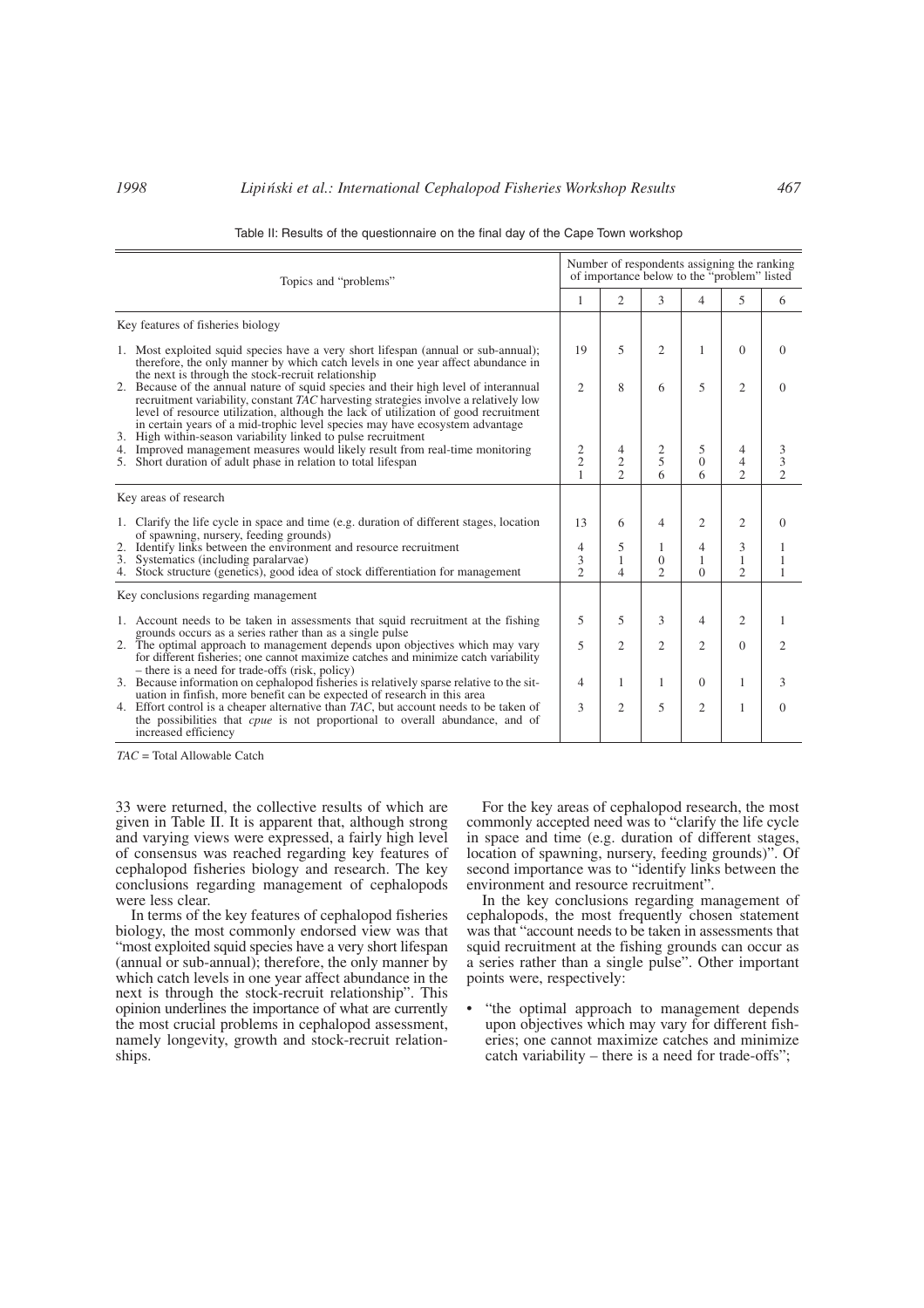- "because information on cephalopod fisheries is relatively sparse relative to the situation in finfish, more benefit can be expected from research in this area";
- "effort control is a cheaper alternative than [Total Allowable Catch] *TAC*, but account needs to be taken of the possibilities that [catch per unit effort] *cpue* is not proportional to overall abundance, and of increased efficiency".

In this prioritization of important issues in cephalopod management, there is an emergent dualism between finfish-derived, cautious observations and recommendations specific to the squid life cycle. The value of research in correctly shaping cephalopod fisheries, and their management, also scored highly.

# **HOW TO AVOID MISTAKES OF THE PAST: CONCLUSIONS**

It became abundantly clear that the views of most participants were that current research should concentrate on improving understanding of the biology of cephalopods in a life-cycle approach. Spatial variations of cephalopod survival should be taken into account, particularly when extrapolating abundance survey results and fisheries statistics. Spatial variability is also a key factor to consider when selecting areas for, and/or timing of, closures in effort-regulated fisheries. The implementation of a management regime through a limited entry programme needs reasonably good estimates of biomass, which are seldom available. In the absence of such data, a cautious trial-and-error adaptive management approach is required which demands that effort levels are reviewed periodically. Further, effort has to be reduced immediately after a substantial decrease in catch rates.

Differences between fish and squid are likely to be important at the following stages:

- design of monitoring programmes (e.g. temporal and spatial scale of catch and effort data);
- design of assessment models;
- choice of management strategies.

It is therefore of great importance to research to establish these differences. However, cephalopod and finfish fisheries are similar in that both require stable, long-term monitoring in order to understand the dynamics of the resources and the associated fleets. There is no panacea for a lack of long-term monitoring. Where environmental forcing or community-level dynamics have strong effects on resource productivity, they need to be monitored and understood as well.

# **LITERATURE CITED**

- AUGUSTYN, C. J., LIPIŃSKI, M. R., SAUER, W. H. H., ROBERTS, M. J. and B. A. MITCHELL-INNES 1994 — Chokka squid on the Agulhas Bank: life history and ecology. *S. Afr. J. Sci*. **90**(3): 143–154.
- BASSON, M., BEDDINGTON, J. R., CROMBIE, J. A., HOLDEN, S. J., PURCHASE, L. V. and G. A. TINGLEY 1996 — Assessment and management techniques for migratory annual squid stocks: the *Illex argentinus* fishery in the Southwest Atlantic as an example. *Fish. Res.* **28**(1): 3–27.
- BEDDINGTON, J. R., ROSENBERG, A. A., CROMBIE, J. A. and G. P. KIRKWOOD 1990 — Stock assessment and the provision of management advice for the short fin squid fishery in Falkland Islands waters. *Fish. Res.* **8**: 351–365.
- BRODZIAK, J. K. T. and W. K. MACY 1996 Growth of longfinned squid, *Loligo pealei*, in the northwest Atlantic. *Fishery Bull., Wash.* **94**(2): 212–236.
- DAWE, E. G. and W. G. WARREN 1993 Recruitment of shortfinned squid in the Northwest Atlantic Ocean and some environmental relationships. *J. Cephalopod Biol.* **2**(2): 1–21.
- JACKSON, G. D. 1994 Application and future potential of statolith increment analysis in squids and sepioids. *Can. J. Fish. aquat. Sci.* **51**(11): 2612–2625.
- LIPIŃSKI, M. R. 1998 Cephalopod life cycles: patterns and exceptions. In *Cephalopod Biodiversity, Ecology and Evolution.* Payne, A. I. L., Lipiński, M. R., Clarke, M. R. and M. A. C. Roeleveld (Eds). *S. Afr. J. mar. Sci.* **20**: 439–447.
- McQUINN, I. H. 1997 Metapopulations and the Atlantic herring. *Revs Fish Biol. Fish.* **7**(3): 297–329.
- MURATA, M. 1989 Population assessment, management and fishery forecasting for the Japanese common squid, *Todarodes pacificus*. In *Marine Invertebrate Fisheries: their Assessment and Management.* Caddy, J. F. (Ed.). New York; Wiley: 613–636.
- MURPHY, E. J., RODHOUSE, P. G. and C. P. NOLAN 1994 Modelling the selective effects of fishing on reproductive potential and population structure of squid. *ICES J. mar. Sci.* **51**(3): 299–313.
- O'DOR, R. K. 1998 Can understanding squid life history strategies and recruitment improve management. In *Cephalopod Biodiversity, Ecology and Evolution.* Payne, A. I. L., Lipiński, M. R., Clarke, M. R. and M. A. C. Roeleveld (Eds). *S. Afr. J. mar. Sci.* **20**: 193–206.
- PAULY, D. 1998 Why squid, though not fish, may be better understood by pretending they are. In *Cephalopod Biodiversity, Ecology and Evolution.* Payne, A. I. L., Lipiński, M. R., Clarke, M. R. and M. A. C. Roeleveld (Eds). *S. Afr. J. mar. Sci.* **20**: 47–58.
- PAULY, D., CHRISTENSEN, V., DALSGAARD, J., FROESE, R. and F. TORRES 1998 — Fishing down marine food webs. *Science* **279**(5352): 860–863.
- RANTA, E., KAITALA, V. and P. LUNDBERG 1997 The spatial dimension in population fluctuations. *Science* **278**(5343): 1621–1623.
- ROBERTS, C. M. 1997 Ecological advice for the global fisheries crisis. *Trends Ecol. Evol.* **12**(1): 35–38.
- ROBERTS, M. J. 1998 The influence of the environment on chokka squid *Loligo vulgaris reynaudii* spawning aggregations: steps towards a quantified model. In *Cephalopod Biodiversity, Ecology and Evolution.* Payne, A. I. L., Lipiński, M. R., Clarke, M. R. and M. A. C. Roeleveld (Eds). *S. Afr. J. mar. Sci.* **20**: 267–284.
- ROSE, G. A. 1997 The trouble with fisheries science! *Revs Fish Biol. Fish.* **7**(3): 365–370.
- SAKURAI, Y., KIYOFUJI, H. and S. SAITOH 1997 The effect